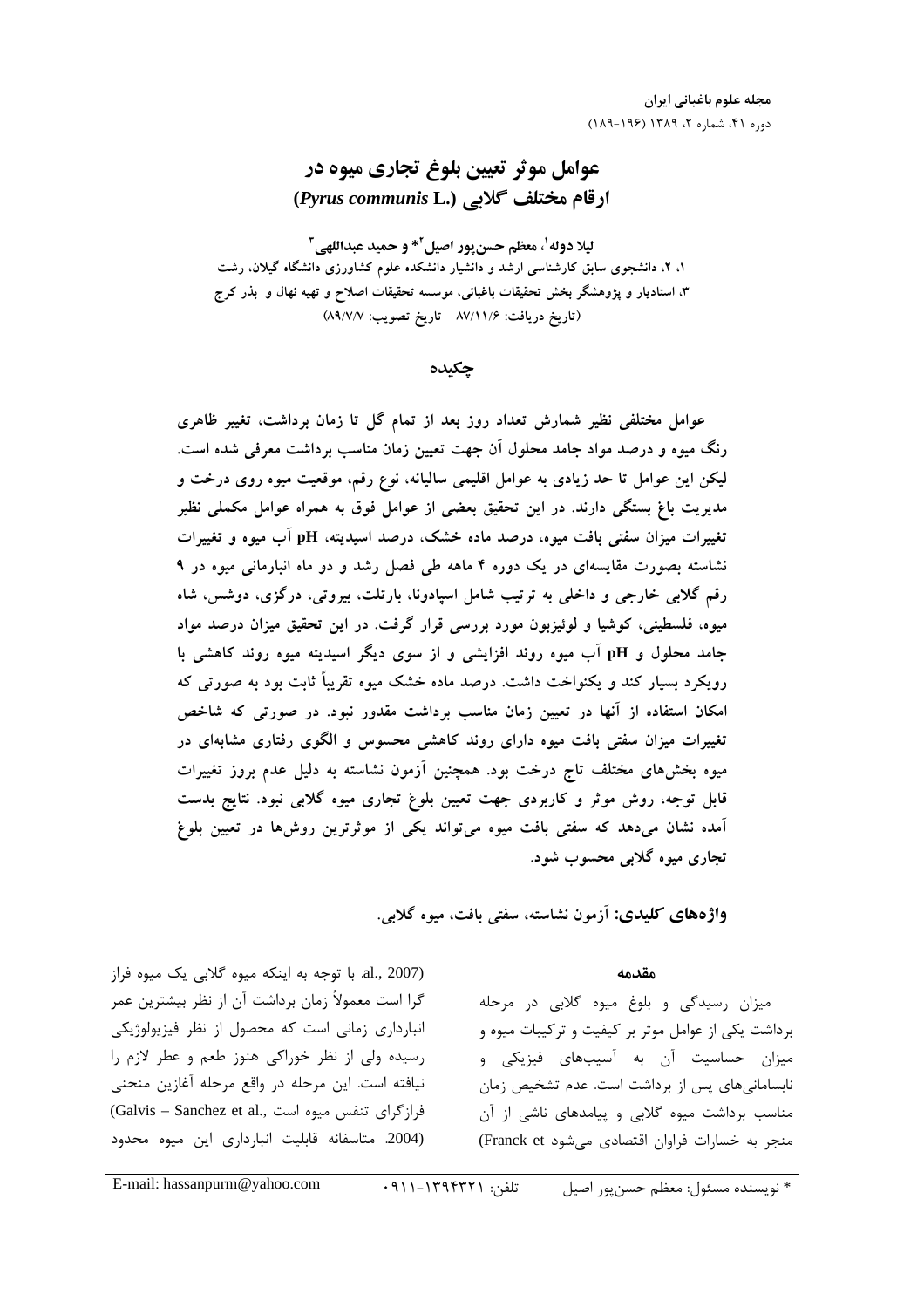است، بنابراین بیشترین قابلیت نگهداری میوه گلابی زمانی است که برداشت در مرحلهای که رشد میوه کامل و از نظر فیزیولوژیکی رسیده ولی هنوز سفت و سبز رنگ است، انجام گیرد. اگر مرحله رشد میوه کامل نشده و از نظر بلوغ فيزيولوژيكى نرسيده باشد، ميوه برداشت شده تحت هیچ شرایطی عطر و طعم و رنگ مطلوب نخواهد داشت و در نتیجه میوه کوچک با بافت سفت و خشک (Franck et al., 2007; Mitcham et al., باقی می ماند (2005. در رابطه با برداشت میوه گلابی ارقام شاه میوه، درگزی و سردرودی بررسیهایی انجام شده است. به عنوان مثال اگر گلابی رقم شاه میوه در حالت رسیده كامل برداشت شود به سرعت به عارضه قهوهای شدن داخلی بافت میوه دچار شده و از بین می رود و رقم درگزی نیز اگر در حالت رسیده کامل برداشت شود به عارضه اسکالد سطحی یا سوختگی پوست میوه دچار شده و عمر انبارداری آن کاهش می یابد .Sherafatian)  $.1994)$ 

بنابراین تعیین زمان دقیق برداشت میوه از اهمیت خاصی برخوردار بوده و بستگی به یکسری از شاخصهای شیمیایی و فیزیکی میوه قبل از برداشت دارد (Lentheric et al., 1999). تحقيقات متعددي در رابطه با بلوغ تجارى ميوه گلابى و شاخصهاى تعیین کننده آن وجود دارد ولی در رابطه با این شاخصها اتفاق نظري وجود ندارد. تعداد روز بعد از تمام گل به عنوان شاخصی جهت تعیین رسیدگی میوه ارقام گلابی بیان شده است (Atefi, 1993). شاخص هایی که به طور معمول در تعیین بلوغ تجاری میوه سیب استفاده مے شود به استثنای سفتے بافت میوه و احتمالاً تعداد روز بعد از تمام گل در رابطه با میوه گلابی چندان قابل اطمینان نیستند و با توجه به سال، نوع کاشت، رقم و شرايط كاشت فرق مى كنند (Crassweller, 2008). Sherafatian (1994) صرفاً سفتی بافت میوه را روشی موثر در تعیین بلوغ تجاری گلابی میداند. آزمون نشاسته میوه، یک روش شناخته شده و معتبر در تعیین (Gong et al., 2001; الموغ تجارى ميوه سيب است Kupferman, 2002; Peirs et al., 2002; Pre-Aymard et al., 2003). این آزمون با توجه به نوع رقم سیب موجب تغییر رنگ شعاعی یا حلقوی سطح میوه برش خورده در واکنش به محلول یددار میشود. شدت تغییر

(2002) Kupferman al., 1998; Peirs et al., 2002) معتقد است که می توان از آزمون نشاسته در تعیین زمان مناسب برداشت میوه گلابی نیز استفاده کرد و این آزمون نسبت به سفتى بافت ميوه روش مطمئن ترى برای تعیین بلوغ تجاری میوه همه ارقام گلابی است زیرا در فصول مشخصی سفتی بافت میوه برای مدتی بالا و ثابت میماند در حالی که میزان نشاسته میوه تغییر می کند. به نظر Crassweller (2008) آزمون نشاسته صرفأ روش موفقيت آميزي براي تعيين بلوغ تجاري ميوه سیب بوده و در رابطه با میوه گلابی چندان کارآمد نيست. جهت تعيين زمان بلوغ تجاري ميوه گلابي رقم بارتلت (Bartlett) از آزمون نشاسته، درصد مواد جامد محلول و اسیدیته میوه به عنوان شاخصهای اصلی به علاوه سفتی بافت و رنگ میوه استفاده شد Bower et) al., 2003). در گلابی ژاپنی هوسویی<sup>٬</sup> شاخصهای بلوغ تجاري ميوه شامل وزن، اندازه قد، قطر، حجم ميوه و درصد مواد جامد محلول و رنگ پوست میوه هستند (Kawamura, 2000). همچنین درصد مواد جامد محلول و روند تغییرات آن به علاوه دو شاخص سفتی بافت و درصد اسیدیته میوه به عنوان شاخصهای تعیین بلوغ تجاری میوه می توانند به طور غیرمستقیم در تعیین میزان حساسیت میوه گلابی رقم بلانکویلا (Blanquilla) به قهوهای شدن بافت داخلی نقش داشته باشند زیرا قهوهای شدن بافت یک نابسامانی مرتبط با میزان بلوغ ميوه است (Pinto et al., 2001 & 2002). بررسي ها نشان مے،دھد که عوامل ارزیابی بلوغ تجاری میوه گلابی متمایز از میوه سیب بوده و ثابت و طبقه بندی شده نیستند و با توجه به سال، نوع کاشت، رقم و شرایط کاشت فرق میکنند. بنابراین در یک باغ گلابی به منظور پیش بینی دقیق زمان بلوغ تجاری میوه ارقام مختلف باید چندین شاخص بیوشیمیایی و فیزیکی انتخاب شود و بر اساس آن اقدام به برداشت محصول کرده تا در زمان برداشت میوه و انبارداری آن کمترین ضایعات را داشت (Franck et al., 2007; Crassweller, 2008).

رنگ بافت میوه مشخص کننده میزان نشاسته بافت میوه

و در نتیجه میزان رسیدگی و بلوغ آن است Thomai et)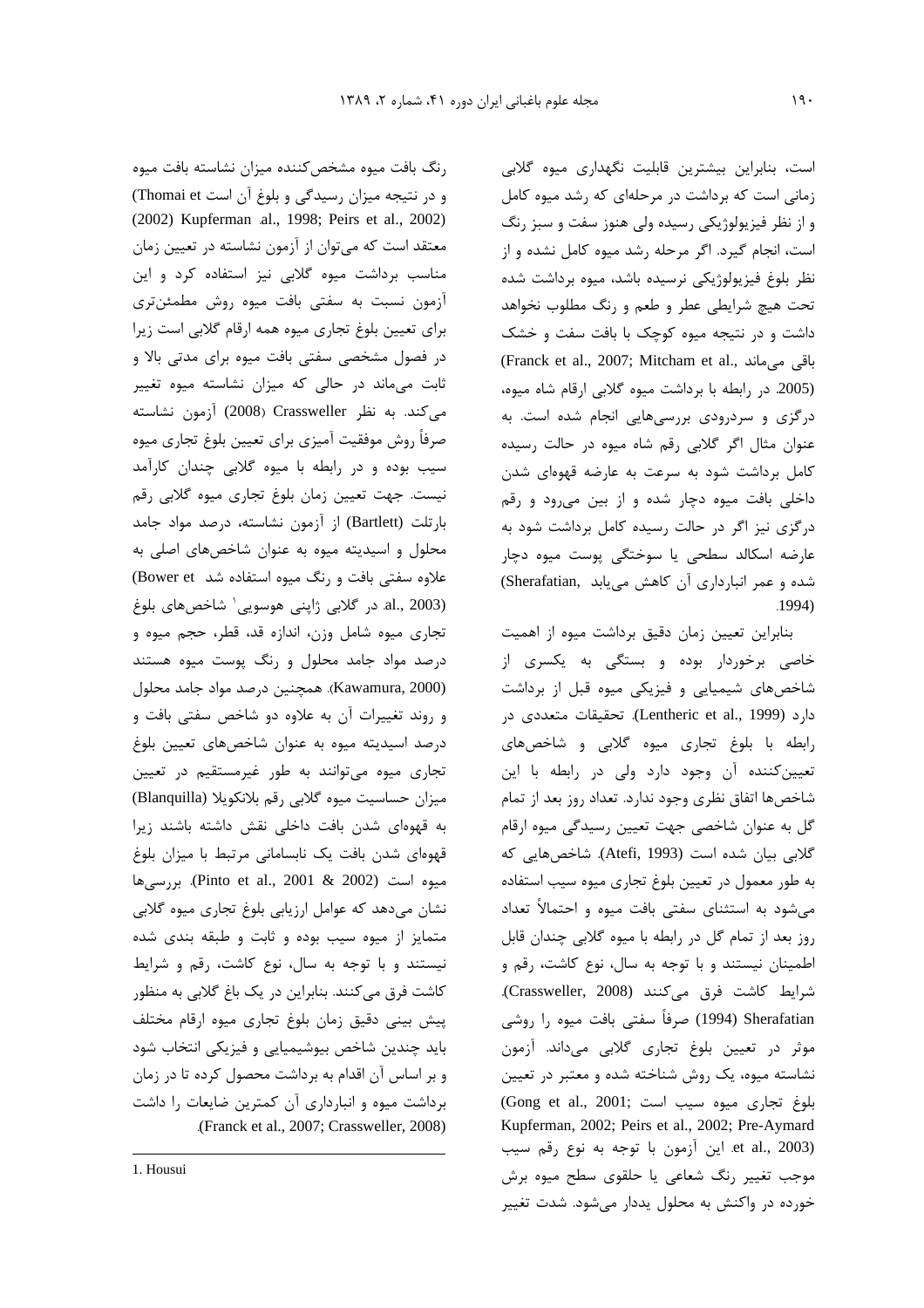در این تحقیق عوامل مختلف کیفی بلوغ میوه نظیر سفتی بافت میوه، درصد مواد جامد محلول، درصد اسیدیته، pH آب میوه، درصد ماده خشک و میزان نشاسته میوه در ۹ رقم گلابی خارجی و داخلی به ترتیب شامل اسپادونا، بارتلت، بیروتی، درگزی، دوشس، شاه ميوه، فلسطيني، كوشيا و لوئيزبون در مراحل مختلف رشد و نمو، بلوغ تجاری میوه و طی یک دوره انبارداری دو ماهه در انبار سرد به منظور تعیین میزان اهمیت و اعتبار هر یک از این عوامل در تشخیص بلوغ تجاری میوہ گلابے مورد بررسے قرار گرفت.

# مواد و روشها

این تحقیق در بهار، تابستان و پائیز سال ۱۳۸۵ در بخش تحقيقات باغباني مؤسسه اصلاح و تهيه نهال و بذر واقع در شهرستان کرج انجام شد. نمونهبرداری از میوه ۹ رقم تجاری گلابی شامل: اسپادونا، بارتلت، بیروتی، درگزی، دوشس، شاهمیوه، فلسطینی، کوشیا و لوئیزبون در چهار زمان مختلف، دو هفته قبل از بلوغ تجارى، بلوغ تجاری میوه، یک ماه و دو ماه پس از انبارداری میوه صورت گرفت. تعداد روز بعد از تمام گل به عنوان شاخصي جهت تعيين رسيدگي ميوه ارقام مختلف گلابي .(Atefi, 1993; Crassweller, 2008) Atefi, 1993; برداشت میوهها به صورت دستی و میوههای سالم به صورت تصادفی از نقاط مختلف تاج' درخت برداشت شده و فوراً به آزمایشگاه انتقال یافتند و تک تک میوهها توزین شد و داخل پاکتهای کاغذی معمولی در ابعاد ۴۰ × ۴۰ سانتیمتری قرار گرفت و سپس در داخل جعبههای پلاستیکی به ابعاد ٢٠×٢۵×٣٧ سانتی متر چیده شد به طوری که هر جعبه حاوی ۳ پاکت میوه بود. جعبهها سپس به سردخانه بخش تحقیقات باغبانی انتقال یافت و به مدت دو ماه در دمای (t+ درجه سانتی گراد و رطوبت نسبی ۹۰ درصد نگهداری شدند.

ميزان سفتى بافت ميوه توسط ينترومتر مدل افجى با پیستون ۸ میلی متری و برحسب کیلوگرم بر سانتی متر مربع اندازهگیری شد. همچنین میزان مواد جامد محلول (رفراكتومتر دستى مدل Atago N1 در دماى ٢٠

درجه سانتیگراد)، اسیدیته (تیتراسیون با هیدرواکسید سدیم ۰/۱ نرمال) و ماده خشک میوه (تقسیم میزان وزن خشک میوه بر وزن تازه آن) به صورت درصد ارزیابی شد. آزمون نشاسته میوه توسط محلول ید و يدورپتاسيم صورت گرفت. تركيبات شيميايي مورد استفاده در این تحقیق نظیر هیدرواکسید سدیم، یدور یتاسیم از نمایندگی شرکت مرک آلمان تهیه شد.

اين تحقيق به صورت فاكتوريل در قالب طرح كاملاً تصادفی با دو تیمار رقم شامل ۹ رقم (اسپادونا، بارتلت، بیروتی، درگزی، دوشس، شاهمیوه، فلسطینی، کوشیا و لوئیزبون) و مدت زمان انبارداری شامل سه زمان (زمان بلوغ تجاري ميوه، يكماه و دوماه پس از انبارداري) انجام شد. هر کرت آزمایش شامل ۲۵ میوه در ۳ تکرار بود که پس از جمع آوری دادهها در طی مدت انجام پژوهش، منحنی روند تغییرات هر یک از شاخصها توسط نرم افزار Microsoft Excel سری ۲۰۰۳ شده ترسیم شد. سیس تجزیه و تحلیل آماری اطلاعات مربوطه توسط نرمافزار آماری Sigma Stat سری ۲ انجام شده و برای مقایسه میانگینها از آزمون چند دامنهای دانکن استفاده گر دید.

## نتايج و بحث

تغييرات سفتي بافت ميوه

بر اساس نتایج مقایسه میانگین اثر رقم روی میزان سفتی بافت میوه، ارقام دوشس و شاه میوه با میانگین ۶/۷۱ و ۲/۴۳ کیلوگرم بر سانتی متر مربع به ترتیب بیشترین و کمترین میزان سفتی بافت میوه را به خود اختصاص دادند (جدول ۵). نتايج مقايسه ميانگين تأثير زمان انبارداری روی متغیر سفتی بافت میوه، در طی دوره بلوغ تجاری میوه و دو ماه انبارمانی نشان میدهد که بیشترین میزان سفتی بافت میوه در زمان بلوغ تجاری میوه (T0) و کمترین میزان آن به دو ماه پس از انبارداری (T2) اختصاص دارد (جدول ۶). همچنین روند تغییرات این متغیر در طی مراحل مختلف نمو و دوره انبارداری میوه هر یک از ارقام نشان میدهد که رقم درگزی متمایز از سایر ارقام است، اگرچه سفتی بافت میوه این رقم در طی مراحل مختلف نمو و دوره انبارداری میوه در سطح متوسطی قرار دارد ولی روند

<sup>1.</sup> Canopy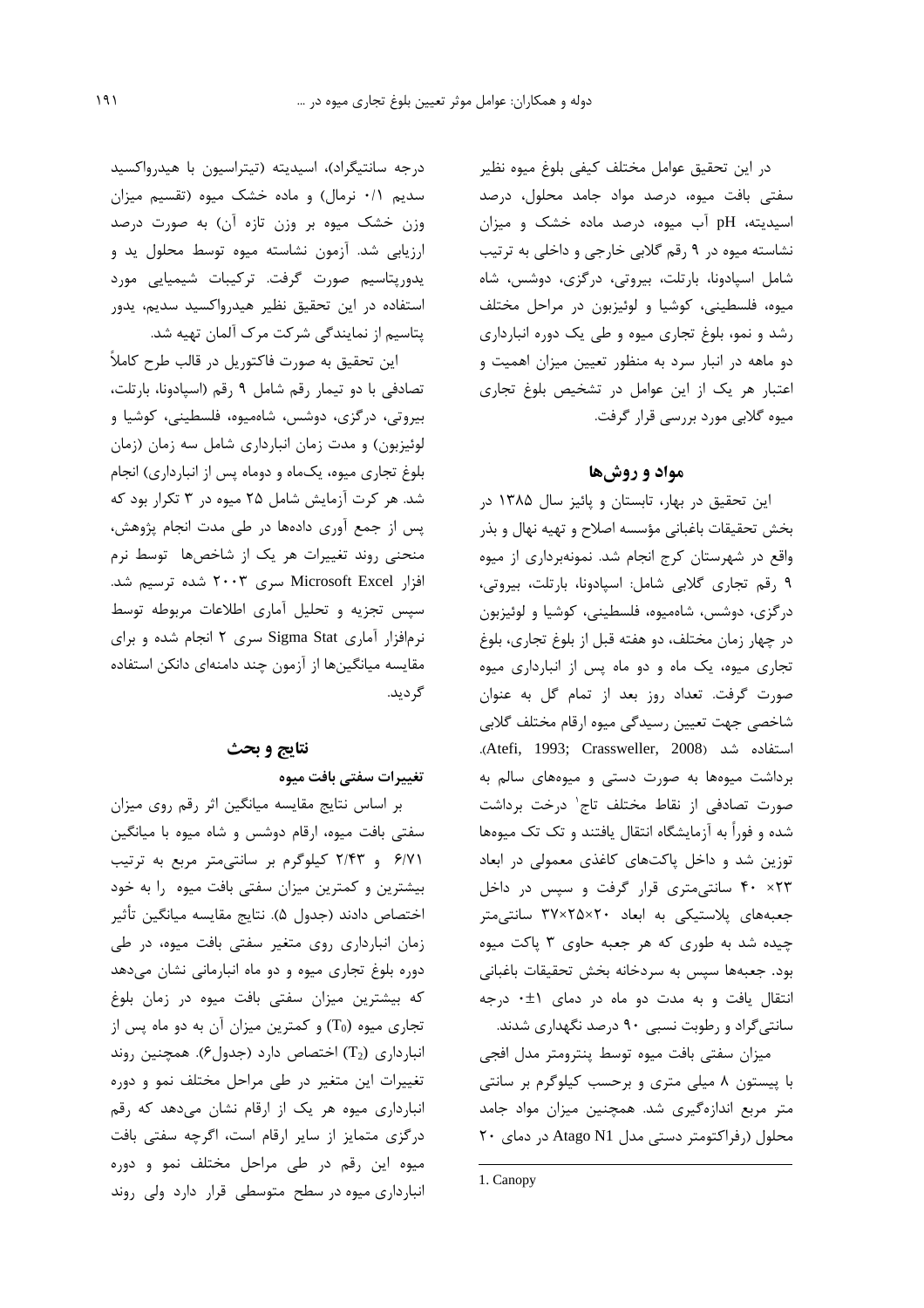تغییرات این عوامل در مراحل مختلف نمونهبرداری تقریباً ثابت است. به دلیل حفظ سفتی بافت میوه رقم درگزی در مراحل مختلف نمو و انبارمانی، رقم مناسبی برای دورەهای انبارداری نسبتاً طولانی مدت تشخیص داده شد. در مقابل سفتی بافت میوه رقم بارتلت و رقم شاه میوه با وجود این که در مرحله قبل از بلوغ تجاری میوه در سطح بالایی قرار دارد ولی در مرحله بلوغ تجاری میوه به میزان زیادی کاهش یافت و بعد از این مرحله تقريباً ثابت قرار گرفت. البته ميزان كاهش اين متغیر در مرحله بلوغ تجاری میوه رقم شاه میوه نسبت به رقم بارتلت بیشتر است. در رقم شاه میوه به دلیل كاهش شديد ميزان سفتى بافت ميوه در مرحله بلوغ تجاري ميوه حساسيت آن در برابر نابساماني هاي فیزیولوژیکی پس از برداشت و عوامل بیماریزا افزایش يافت و فاقد قابليت انبارماني شد. همچنين روند تغييرات این متغیر در طی مراحل مختلف نمو و انبارداری میوه سایر ارقام به ترتیب شامل فلسطینی، اسپادونا، کوشیا، لوئیزبون و بیروتی سیر نزولی یکنواختی را نشان داد  $( \wedge )$  (حدول ١).

سفتی بافت میوه یکی از مهمترین شاخصهای فیزیکی بافت میوه است به طوری که کیفیت و قابلیت خوراكي ميوه را تحت تأثير قرار مىدهد. پيشرفت رسیدگی، بلوغ و پیری میوه منجر به حل شدن تیغه میانی و از بین رفتن انسجام دیواره سلولی در نتیجه فعالیت آنزیمهای هیدرولیزکننده شده و سبب کاهش سفتی بافت میوه می شود که در این حالت میزان حساسیت میوه گلابی به نابسامانیهای پس از برداشت نظیر اسکالد سطحی و قهوهای شدن داخلی گوشت میوه بستگی به میزان بلوغ میوه در زمان برداشت دارد (Raese & Drake, 2000). در میوه گلابی رقم یالی<sup>\</sup> سفتی بافت میوه در زمان انبارداری طی روند یکنواختی

كاهش يافت. محققين اين فرضيه را عنوان كردند كه واکنش سفتی بافت میوه به زمان برداشت و شرایط انبارداری بستگی به محل کاشت و پرورش محصول دارد (Chen et al., 2006). نتايج بدست آمده از اين تحقيق با (Bower et al., دستاوردهای پیشین مطابقت داشت) .2003; Chen et al., 2006; Crassweller, 2008) بنابراین ظاهراً سفتی بافت میوه شاخص مهمی در تعیین بلوغ تجارى ميوه ارقام مختلف كلابي به خصوص رقم بارتلت و رقم شاه میوه است.

تغییرات درصد مواد جامد محلول، درصد اسیدیته و **pH** 

بر اساس نتایج مقایسه میانگین اثر رقم روی درصد مواد جامد محلول، ارقام کوشیا و بیروتی با ۱۵/۰۶ و ١١/٣١ درصد مواد جامد محلول به ترتيب بالاترين و پایینترین میزان این متغیر را به خود اختصاص دادهاند (جدول ۵). نتايج مقايسه ميانگين تأثير زمان انبارداري روی متغیر درصد مواد جامد محلول میوه در طی دوره بلوغ تجاری میوه و دو ماه انبارمانی نشان می دهد که کمترین میزان این متغیر، در زمان بلوغ میوه (T<sub>0</sub>) و  $(T_2)$  بیشترین میزان آن به دو ماه پس از انبارداری اختصاص دارد (جدول ۶). درصد مواد جامد محلول میوه هماهنگ با رسیدگی میوه افزایش جزئی و بطئی داشت و در مجموع تغييرات آن قابل ملاحظه نبود (جدول ٢) و احتمالاً به همین دلیل درصد مواد جامد محلول به عنوان شاخص معتبري جهت تعيين بلوغ تجارى ميوه گلابی شناخته نمی شود. این روند کند و آهسته افزایش درصد مواد جامد محلول هماهنگ با رسیدن و بلوغ میوه در طی انبارداری ارقام مختلف گلابی نظیر بارتلت، دوین دو کومیس آو پالی در بررسی های متعدد گزارش شده (Bower et al., 2003; Ma & Chen, 2003; Chen et al., 2006).

| 2. Doyenne du Comice |  |  |
|----------------------|--|--|
|                      |  |  |

#### 1 Yali

جدول ۱- تغییرات سفتی بافت میوه طی دو هفته قبل از بلوغ تجاری، بلوغ تجاری میوه، یک ماه و دو ماه پس از انبارداری

| T <sub>2</sub>                                     |                                        | $T_0$                              | $*T'$                                                    | زمان<br>ر قم |
|----------------------------------------------------|----------------------------------------|------------------------------------|----------------------------------------------------------|--------------|
| $9!\cdot \pm \cdot$ 19                             | $9/10 \pm 1/10$                        | $V/Y$ ۹ $\pm$ $\cdot$ /۳ $\Lambda$ | $\lambda/\Delta \Upsilon \pm -\lambda \Delta \Upsilon$   | دوشس         |
| $Y/Y\Delta t \cdot \cdot \cdot f$                  | $919 + 119$                            | $9/99 + \cdot$ /9)                 | $\lambda$ $\cdot$ $\tau$ $\pm$ $\cdot$ $\beta$ $\lambda$ | اسيادونا     |
| $\Delta$ / $\epsilon$ + $\cdot$ / $\tau$ $\Lambda$ | $\Delta/\Delta\Delta \pm \cdot/\Gamma$ | $\Delta$ /۲۶ $\pm$ $\cdot$ /19     | $\Delta$ /95 $\pm$ $\cdot$ /58                           | در گزی       |
| $\Delta$ / $\epsilon$ V $\pm$ $\cdot$ / $\zeta$ 9  | $\Delta$ /VA $\pm$ $\cdot$ /A $\Delta$ | $\Delta$ /۲ $\cdot$ $\pm$ 1/۴۷     | $\lambda/\cdot\hat{r} \pm \cdot\beta\gamma$              | با, تلت      |
| $Y/2A \pm Y$                                       | $Y/F\Lambda \pm  /F\Delta$             | $Y/19 + \cdot 170$                 | $9/15 \pm .755$                                          | شاه میوه     |

\* 'I' دوهفته قبل از بلوغ تجاري، T<sub>0</sub>: بلوغ تجاري ميوه، Tı: يكماه پس از انبارداري و T2: دو ماه پس از انبارداري.

\*\* ميانگين مجموع دادهها (كيلوگرم بر سانتي متر مربع) ± انحراف استاندارد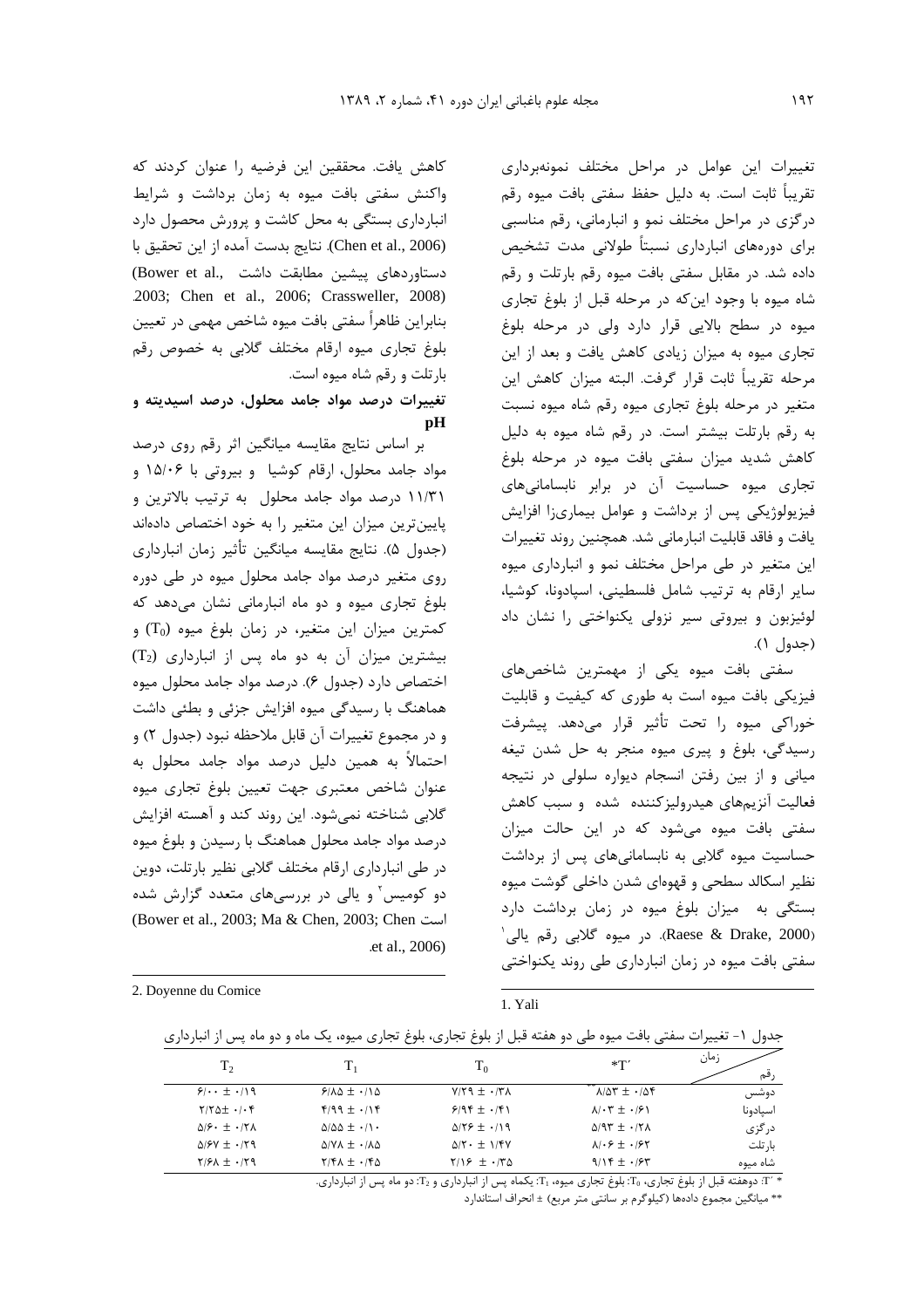| $T_{2}$                  |                                           | 1 <sub>0</sub>                                           | $*T'$                               | زمان<br>قم |
|--------------------------|-------------------------------------------|----------------------------------------------------------|-------------------------------------|------------|
| $1\Delta/VT = -11\Delta$ | $\Delta/\cdot V = \cdot/\lambda$          | $Yf/\lambda \cdot \pm \cdot$                             | $Y(f)(f \cdot \pm \cdot)/\cdot V$   | كوشيا      |
| $15/7V \pm ./19$         | $\sqrt{5}/\cdot \cdot \pm \cdot/\sqrt{2}$ | $11/\lambda \cdot \pm \cdot/10$                          | $17/9$ $\cdot$ $\pm$ $\cdot$ /71    | دوشس       |
| $11/97 \pm .119$         | $17/97 \pm ./0.0$                         | $\frac{1}{\sqrt{2}}$ $\cdot$ $\pm$ $\cdot$ $\cdot$ $\pm$ | $17/9$ $\cdot$ $\pm$ $\cdot$ / $77$ | در گزی     |

جدول ۲- تغییرات درصد مواد جامد محلول میوه طی دو هفته قبل از بلوغ تجاری، بلوغ تجاری میوه، یک ماه و دو ماه انبارداری

\* 'T: دوهفته قبل از بلوغ تجاري، T<sub>0</sub>: بلوغ تجاري ميوه، T1: يكماه پس از انبارداري و T2: دو ماه پس از انبارداري

\*\* میانگین محموع دادهها ± انحراف استاندارد

آب ميوه ارقام لوئيزبون ورقم فلسطيني با pH معادل ۴/۸۷ و ۳/۸۷ به ترتیب بالاترین وکمترین pH را در بین ارقام داشتند و در رابطه با میزان اسیدیته میوه وضعیت این دو رقم برعکس بود به طوری که رقم فلسطینی با ۵۰/۵۱ درصد اسیدیته و رقم لیسبون با ۱۶/۹۲ درصد اسیدیته به ترتیب بالاترین وکمترین مقدار این شاخص را داشتند. نتایج مقایسه میانگین تأثیر زمان انبارداری روی متغیر pH و درصد اسیدیته نشان می دهد که میزان pH میوه در طی انبارداری افزایش یافت درحالی که میزان اسیدیته آن در این مدت سير نزولي داشت. البته اين سير افزايشي ميزان pH میوه و سیر نزولی میزان اسیدیته آن سرعت بطئی و یکنواختی داشت (جدول ۳ و ۴).

با توجه به نتايج اين تحقيق درصد مواد جامد محلول و اسیدیته میوه شاخصهای مطلوبی جهت تعيين بلوغ تجاري ميوه گلابي محسوب نمي شوند. اگرچه از درصد مواد جامد محلول و اسیدیته میوه به علاوه سفتي بافت به عنوان عوامل تعيين بلوغ تجارى میوه گلابی در ارقام بلانکویلا و بارتلت استفاده شده (Bower et al., 2003; Pinto et al., 2001 &  $2002$ 

### تغییرات درصد ماده خشک

بر اساس نتایج مقایسه میانگین اثر رقم روی درصد ماده خشک میوه، ارقام اسپادونا و بیروتی با ۱۹/۲۵ و ۱۵/۲۹ درصد ماده خشک به ترتیب بالاترین و

پایینترین میزان این متغیر را به خود اختصاص دادهاند (جدول ۵). با توجه به نتايج بدست آمده تأثير زمان انبارداری روی متغیر درصد ماده خشک میوه معنی دار نبود (جدول ۶). بیشترین میزان درصد ماده خشک میوه به مرحله قبل از بلوغ تجاري آن اختصاص داشت كه در زمان بلوغ ميوه كاهش مي يابد (جدول ٧). اين متغير در طی انبارداری میوه تقریباً ثابت یا افزایش خیلی جزئی در مرحله انتهایی انبارداری از خود نشان داد که احتمالاً به دلیل کاهش میزان آب میوه در این مرحله است. در رقم دوشس و رقم شاه میوه آبدار شدن ناگهانی میوه در مرحله بلوغ تجارى ميوه منجر به كاهش قابل توجه درصد ماده خشک میوه شد. در سایر ارقام روند تغییرات درصد ماده خشک میوه در مراحل مختلف نمو و انبارداری یکنواختی بیشتری دارد. کاهش درصد ماده خشک میوه و افزایش آب میوه در مرحله بلوغ تجاری آن، حساسیت بافت میوه را در برابر نابسامانیهای فیزیولوژیکی پس از برداشت افزایش داد. در بین منابع مورد بررسی فقط در میوه انبه از درصد ماده خشک میوه به عنوان شاخصى جهت تعين بلوغ ميوه استفاده شده است، به اعتقاد محققین بلوغ تجاری میوه زمانی است که درصد ماده خشک آن ۱۴ درصد باشد O'Hare et) al., 1999). با توجه به این نتایج درصد ماده خشک شاخص معتبري جهت تعيين بلوغ تجارى ميوه گلابي محسوب نمى شود.

| $T_{2}$            | $\rm{T}_1$                             | $T_0$                     | $*T'$                                      | زمان<br>قم |
|--------------------|----------------------------------------|---------------------------|--------------------------------------------|------------|
| $9199 \pm .119$    | $Y/\lambda$ $\neq$ $\cdot$ / $\lambda$ | $f/VT = \cdot/1$ .        | **<br>$f/2A \pm 1.77$                      | لوئيزبون   |
| $Y/Y \pm \cdot/Y$  | $f/f \cdot \pm \cdot / \sqrt{V}$       | $Y/K\Lambda \pm \cdot/17$ | $9/10 \pm 1/6$                             | اسيادونا   |
| $Y/YY \pm \cdot/Y$ | $Y/99 = \cdot 179$                     | $Y/V\Delta \pm \cdot/YV$  | $\mathbf{Y}$ / $\mathbf{Y}$ + $\mathbf{Y}$ | فلسطيني    |
|                    |                                        |                           |                                            |            |

جدول۳ - تغییرات pH میوه طی دو هفته قبل از بلوغ تجاری، بلوغ تجاری میوه، یک ماه و دو ماه پس از انبارداری

\* ′T: دوهفته قبل از بلوغ تجاري، T3: بلوغ تجاري ميوه، T1: يكماه پس از انبارداري و 72: دو ماه پس از انبارداري.

\*\* ميانگين مجموع دادهها ± انحراف استاندا<sub>د</sub>د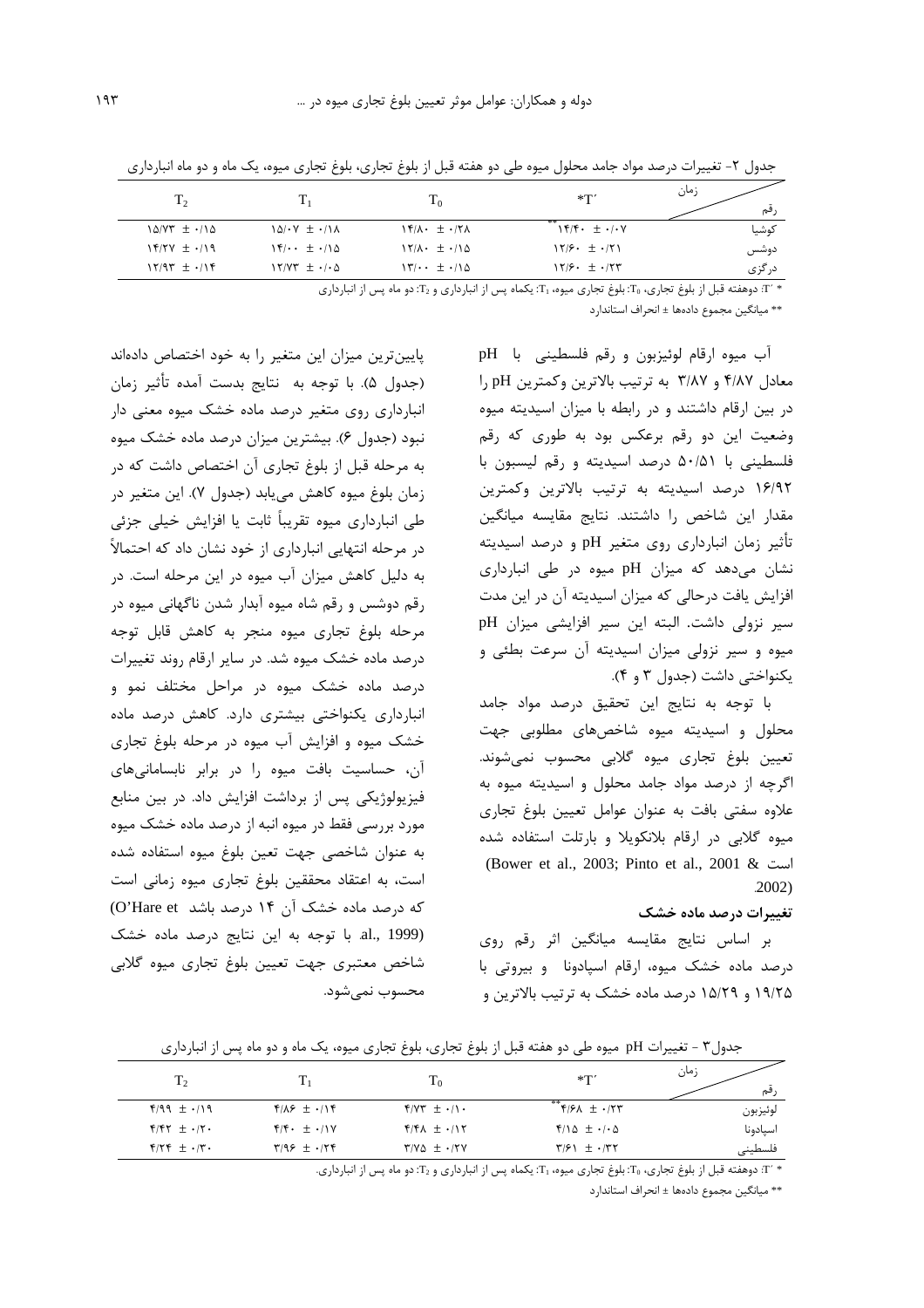| T,                                                       |                                                                           | $T_0$                                                             | *Т′                                                       | زمان<br>قم |
|----------------------------------------------------------|---------------------------------------------------------------------------|-------------------------------------------------------------------|-----------------------------------------------------------|------------|
| $\Gamma$ 9/۲ $\cdot$ $\pm$ $\cdot$ /۲ $\Delta$           | $f\Lambda/\Upsilon$ + $\pm$ $\cdot$ /19                                   | $99/0. \pm .1$                                                    | **<br>$\Lambda \cdot \Delta \cdot \pm \cdot 179$          | فلسطيني    |
| $\Gamma$ 9/4 $\Gamma$ $\pm$ $\cdot$ / $\cdot$ $\uparrow$ | $\mathbf{f} \cdot \mathbf{f} \cdot \pm \cdot \mathbf{f} \cdot \mathbf{A}$ | $\mathbf{f} \mathbf{f} / \mathbf{A} \cdot \pm \cdot / \mathbf{A}$ | $\Delta I/\Lambda$ $\cdot$ $\pm$ $\cdot$ /٢٣              | دوشس       |
| $15/97 \pm .1.9$                                         | $19/4V \pm 1/14$                                                          | $19/9.5 \pm .757$                                                 | $\Upsilon \Upsilon / \Upsilon \cdot \pm \cdot / \Upsilon$ | لوئيزبون   |

جدول ۴- تغییرات درصد اسیدیته میوه طی دو هفته قبل از بلوغ تجاری، بلوغ تجاری میوه، یک ماه و دو ماه پس از انبارداری

\* ·r· دوهفته قبل از بلوغ تجاري، T، بلوغ تجاري ميوه، T: يكماه پس از انبارداري و T: دو ماه پس از انبارداري.

\*\* ميانگين مجموع دادهها ± انحراف استاندار د

| جدول ۵– اثر رقم بر سفتی بافت، مواد جامد محلول، اسیدیته، pH و ماده خشک میوه |  |  |  |  |  |
|----------------------------------------------------------------------------|--|--|--|--|--|
|----------------------------------------------------------------------------|--|--|--|--|--|

| ماده خشک                                 | pH                                             | اسيديته                                                      | مواد جامد محلول                                         | سفتى بافت                                    | متغيرها  |
|------------------------------------------|------------------------------------------------|--------------------------------------------------------------|---------------------------------------------------------|----------------------------------------------|----------|
| (درصد)                                   |                                                | (د <sub>ر</sub> صد)                                          | (در صد)                                                 | (کیلوگرم بر سانتیمتر مربع)                   | رقم      |
| $19/10^a$                                | $f/\cdot 7^c$                                  | $f \cdot  Y \Delta^b$                                        | $\mathcal{N}(\Lambda)$ . $\alpha$                       | $^*$ $\Delta/\Delta \mathbf{S}^{\mathrm{b}}$ | بار تلت  |
| $1$ Y/Y $\Lambda$ <sup>a</sup>           | $f/\lambda$ <sup>a</sup>                       | $Y$ $Y$ $Y$ $Y$                                              | $\left(\frac{\delta}{\epsilon}\right) \cdot \epsilon^a$ | $f/f \Delta^{cd}$                            | كوشيا    |
| $10/Y1^b$                                | $f / \Lambda V^a$                              | $18/97$ <sup>f</sup>                                         | $177 \cdot \text{pc}$                                   | $f/\gamma \Lambda^d$                         | لوئيزبون |
| $1\lambda$ /9 $\mathcal{F}$ <sup>a</sup> | $\mathbf{Y}/\mathbf{A}\mathbf{V}$ <sup>d</sup> | $\Delta \cdot / \Delta$ \ $^{\rm a}$                         | 10/·f <sup>a</sup>                                      | $\Delta$ / $\Upsilon$ <sup>bc</sup>          | فلسطيني  |
| 1V/99a                                   | $f/\gamma$ ۶ <sup>b</sup>                      | $\uparrow \uparrow / 9$ $\uparrow$ $^{cd}$                   | 15/5                                                    | $Y/FY^e$                                     | شاه میوه |
| $19/70$ <sup>a</sup>                     | $f/T$ 9 <sup>b</sup>                           | $\mathbf{Y} \mathbf{Y} / \Delta \mathbf{Y}$ <sup>d</sup>     | $1f/V\Delta^a$                                          | $f/YY$ <sup>bcd</sup>                        | اسپادونا |
| $10/79$ <sup>b</sup>                     | $f/VV^a$                                       | $1\lambda$ /9 $\epsilon$ <sup>e</sup>                        | 11/T1 <sup>d</sup>                                      | $\mathbf{Y}/\mathbf{A} \cdot \mathbf{d}$     | بيروتي   |
| $10/\lambda\lambda^b$                    | $f/TT^b$                                       | $\mathbf{Y} \mathbf{Y} / \mathbf{A} \mathbf{A}$ <sup>d</sup> | 17/91                                                   | $\Delta$ /۴ $V^{\rm b}$                      | در گزی   |
| $1V/F9$ <sup>a</sup>                     | $Y/9V$ <sup>cd</sup>                           | $f1/\mathcal{F}1^b$                                          | 17/8 <sup>b</sup>                                       | $9/1$ <sup>a</sup>                           | دوشس     |

\* در هر ستون اعداد دارای حداقل یک حرف مشترک در سطح احتمال ۵٪ آزمون دانکن تفاوتی با یکدیگر ندارند.

جدول۶- اثر زمان بر سفتی بافت، مواد جامد محلول، اسیدیته، pH و ماده خشک میوه

| ماده خشک                | pH                      | اسيديته                                                        | مواد جامد محلول             | سفتی بافت                    | متغيرها        |
|-------------------------|-------------------------|----------------------------------------------------------------|-----------------------------|------------------------------|----------------|
| (د, صد)                 |                         | (د, صد)                                                        | (د <sub>ر</sub> صد)         | (کیلوگرم بر سانتی مترمربع)   | زمان انبارداري |
| $\frac{1}{\sqrt{2}}$    | $f/\gamma\gamma^c$      | $\mathbf{r} \mathbf{r}$ / $\mathbf{r} \mathbf{v}^{\mathrm{a}}$ | $\mathcal{N}/\mathcal{N}^c$ | ** $\wedge$ /۳۶ <sup>a</sup> |                |
| ነ V/V $\Lambda^{\rm a}$ | $F/YV^b$                | $\mathsf{Y}\Lambda\mathsf{Y}\mathsf{Y}\Lambda^\mathsf{b}$      | ۱۴/۱۱ <sup>b</sup>          | $f/Vq^b$                     | $\rm T_1$      |
| ۱۷/۶۲ª                  | $f/\Delta$ <sup>a</sup> | ۲۶۱۲ ۵ <sup>c</sup>                                            | ۱۴/۴۸ª                      | $f \cdot \lambda^c$          | т,             |

بلوغ تجاری میوه،  $\rm T_{1}$ : یکماه پس از انبارداری میوه و  $\rm T_{2}$ : دو ماه پس از انبارداری میوه.  $\rm T_{0}$ 

\*\* در هر ستون اعداد دارای حداقل یک حرف مشترک در سطح احتمال ۰٫۵٪ آزمون دانکن تفاوتی با یکدیگر ندارند.

جدول ٧- تغييرات درصد ماده خشک ميوه طي دو هفته قبل از بلوغ تجاري،

|  | بلوغ تجاری میوه، یک ماه و دو ماه پس از انبارداری |  |
|--|--------------------------------------------------|--|
|  |                                                  |  |

|                                                         |                                                                                                                                             |                                          | .                                                                                                              |              |
|---------------------------------------------------------|---------------------------------------------------------------------------------------------------------------------------------------------|------------------------------------------|----------------------------------------------------------------------------------------------------------------|--------------|
| T <sub>2</sub>                                          | T1                                                                                                                                          | T0                                       | *π۰                                                                                                            | زمان<br>ر قم |
| $19/29 \pm .759$                                        | $\lambda/\sqrt{3}$ $\pm$ $\cdot$ / $\tau$ $\cdot$                                                                                           | $19/7\lambda \pm \cdot 119$              | $*$ * $Y$ / $\cdot$ $\pm$ $1/17$                                                                               | اسيادونا     |
| $ \lambda/\rangle$ $\pm$ $\cdot$ / $\approx$ $\sqrt{5}$ | $\frac{1}{4}$ $\frac{1}{4}$ $\frac{1}{4}$ $\frac{1}{4}$ $\frac{1}{4}$ $\frac{1}{4}$ $\frac{1}{4}$ $\frac{1}{4}$ $\frac{1}{4}$ $\frac{1}{4}$ | $\sqrt{21} \cdot \sqrt{2}$ + $\sqrt{21}$ | $\gamma$ $\gamma$ $\gamma$ $\gamma$ $\gamma$ $\gamma$ $\gamma$                                                 | دوشس         |
| $\frac{8}{7}$                                           | $\Delta$ $\Delta$ $\Delta$ 99 $\pm$ $\cdot$ $\Delta$                                                                                        | $Yf/\gamma Y = \cdot/Y$                  | $\left( \frac{5}{2} \right) \cdot \left( \frac{1}{2} \right) \pm \frac{1}{2} \cdot \left  \frac{1}{2} \right $ | لوئيزبون     |

\* 'T: دوهفته قبل از بلوغ تجاري، T0: بلوغ تجاري ميوه، T: يكماه پس از انبارداري و T2: دو ماه پس از انبارداري.

\*\* ميانگين مجموع دادهها ± انحراف استاندارد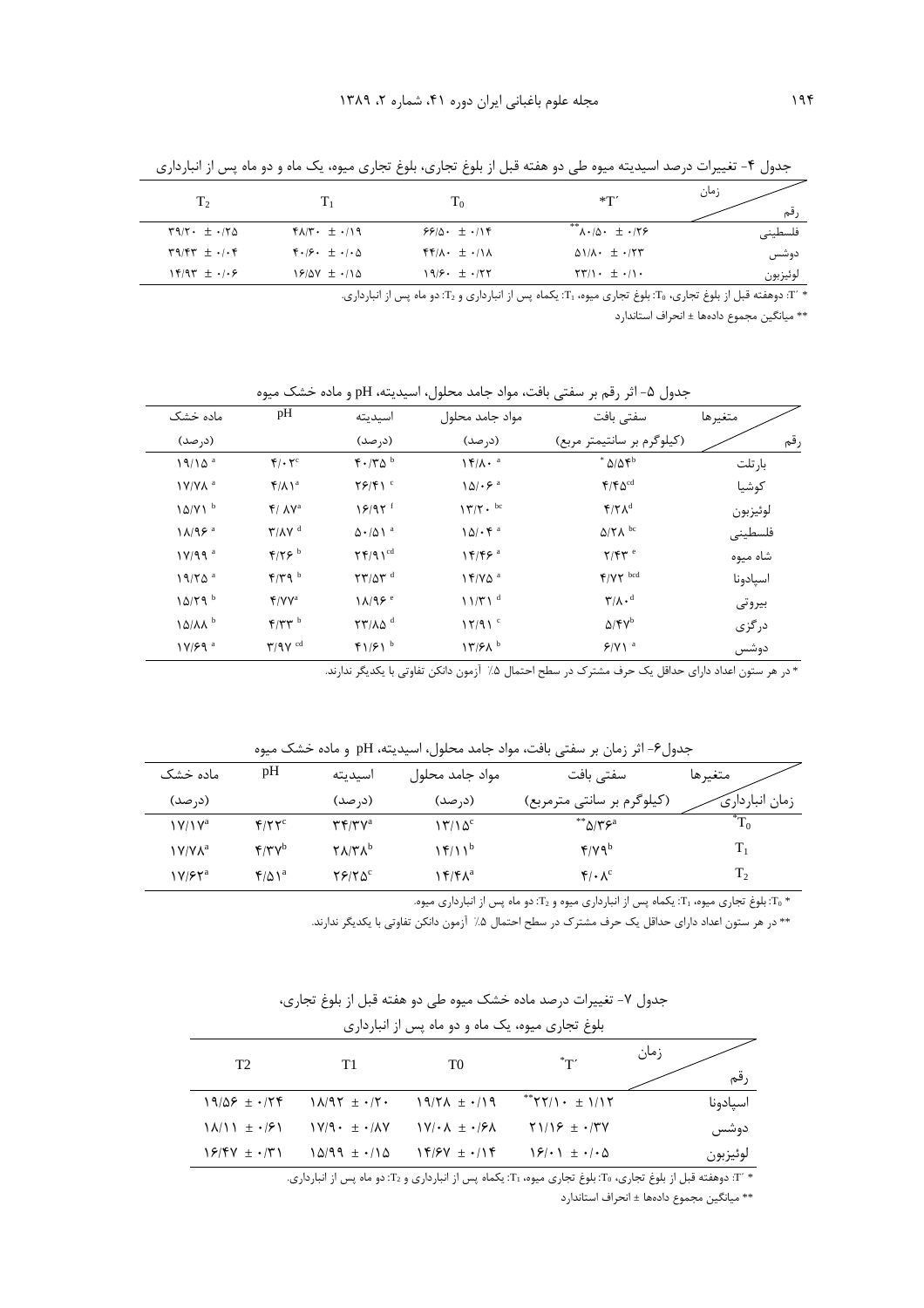تغييرات نشاسته ميوه

در رابطه با آزمون نشاسته هر یک از ارقام مورد بررسی در زمانهای مختلف ارزیابی آنها (دو هفته قبل از بلوغ تجاری میوه، بلوغ تجاری میوه، یکماه و دوماه پس از برداشت) هیچ گونه تفاوت و تمایز قابل تشخیص بصری مبنی بر تغییر میزان نشاسته در میوه و تبدیل تدریجے آن به قند در طے، فرآیند رشد و نمو و انبارداری میوه دیده نشد (شکل ۱). این روش فقط در رقم درگزی تا حدی بیانگر میزان نشاسته موجود در میوه است. این نتايج با تحقيقات پيشين روى گلابي بارتلت همخواني ندارد (Bower et al., 2003; Kupferman, 2002)، ولي با نظر Crassweller (2008) كه اين آزمون را روش معتبري جهت تعيين بلوغ تجارى ميوه گلابي نمى داند، هماهنگے دارد.

### نتيجه گيري

بر اساس نتایج بدست آمده عواملی نظیر درصد مواد جامد محلول، درصد اسیدیته، درصد ماده خشک و pH میوه روند تغییرات بسیار بطئی و جزئی داشتند و همچنین تغییر مشهود و مشخصی در رابطه با رنگ پذیری بافت میوه در محلول ید و یدور پتاسیم در آزمون نشاسته مشاهده نشد. در صورتی که روند تغییرات میزان سفتی بافت میوه در طی مراحل مختلف ارزیابی ارقام مورد بررسی سیر نزولی مشخص و تفاوت معنیدار را نشان داده و علاوه بر این پایین بودن انحراف استاندارد این شاخص بیانگر تنوع پایین صفت در نمونههای حاصل از قسمتهای مختلف درخت و بخش های متفاوت میوه بوده و ضریب اطمینان این شاخص را می|فزاید. در بین ارقام مورد بررسی در

مرحله بلوغ تجارى ميوه ميزان سفتى بافت ميوه رقم بارتلت و رقم شاه میوه بیش از سایر ارقام کاهش یافت که پیامد این تغییر ناگهانی در افزایش .<br>میزان حساسیت میوه این ارقام در برابر نابسامانی های فیزیولوژیکی پس از برداشت و کاهش قابلیت انبارمانی آنها نسبت به سایر ارقام قابل مشاهده بود. بنابراین در بین عوامل مورد بررسی صرفا سفتى بافت ميوه مى تواند شاخصى معتبر جهت تعيين بلوغ تجاري ميوه گلابي باشد.





شکل ۱- مقایسه آزمون نشاسته میوه سیب رقم رد دلیشس (الف) و گلابی رقم درگزی (ب)

## **REFERENCES**

- Atefi, J. (1993). Primary research in different pear cultivars in Iran. (Annual Research Report). Horticultural Research Dept., Seed and Plant Improvement Institute (SPII). 53. (In Farsi)
- 2. Bower, J. H., Biasi, W. V. & Mitcham, E. J. (2003). Effect of ethylene in the storage environment on quality of 'Bartlett' pears. Postharvest Biology & Technology, 28, 371–379.
- 3. Chen, J. L., Yan, S., Feng, Z., Xiao, L. & Hu, X. S. (2006). Changes in the volatile compounds and chemical and physical properties of 'Yali' pear (Pyrus bertschneideri Rehd) during storage. Food Chemistry, 97, 248-255.
- 4. Crassweller, R. M. (2008). Pennsylvania tree fruit production guide. In: Harvest and postharvest handling. Pennsylvania State College of Agricultural Sciences, pp. 239-248.
- 5. Franck, C., Lammertyn, J., Ho, Q. T., Verboven, P., Verlinden, B. & Nicolaï, B. M. (2007). Browning disorders in pear fruit. Postharvest Biology & Technology, 43, 1–13.
- 6. Galvis Sanchez, A. C., Fonseca, S. C., Morais, A. M. M. B. & Xavier Malcata, F. (2004). Effects of preharvest, harvest and postharvest factors on the quality of pear (cv.Rocha) Stored under controlled